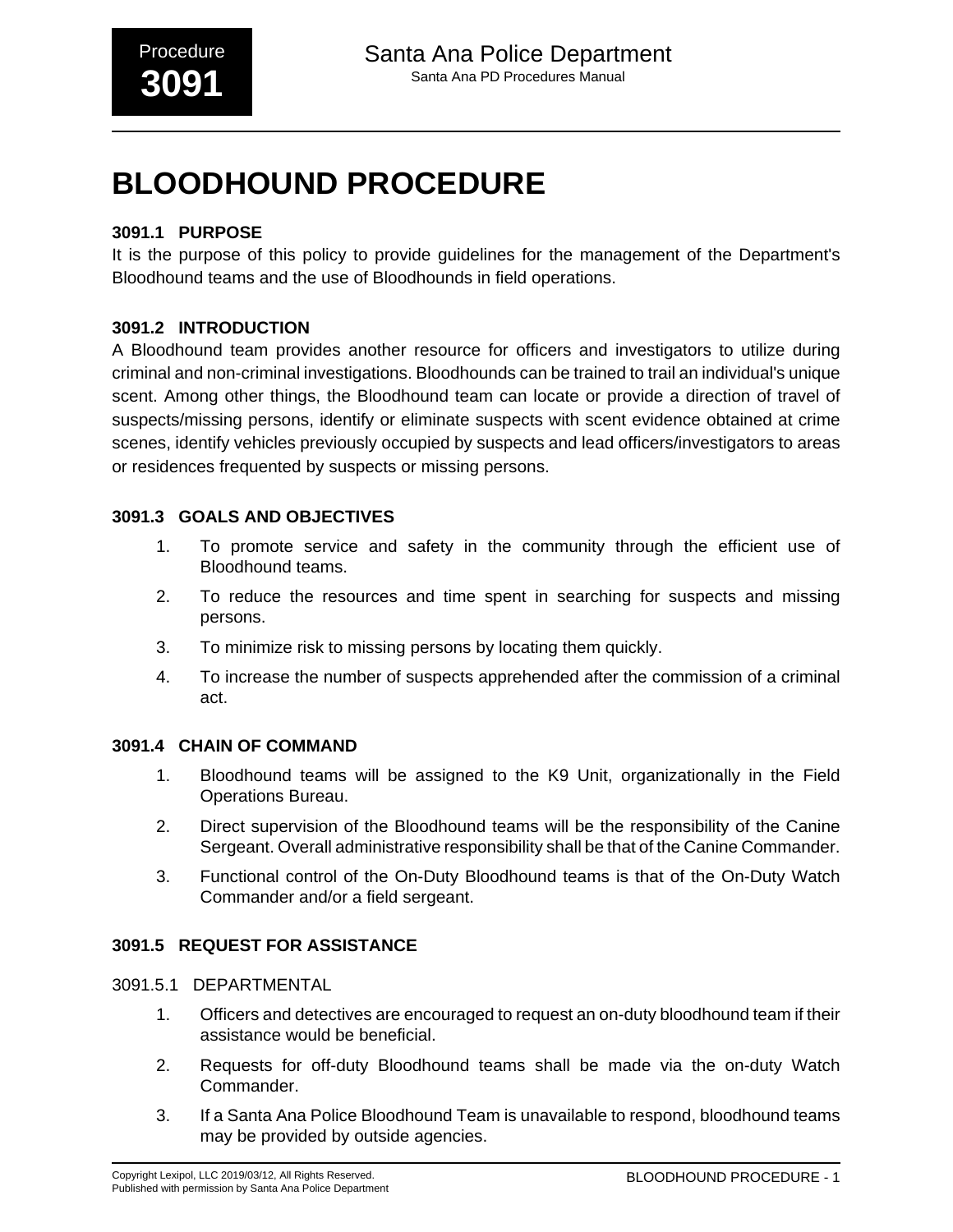#### 3091.5.2 OUTSIDE AGENCIES

- 1. All requests for assistance of on-duty Bloodhound teams from outside agencies shall be routed through the on-duty Watch Commander for approval. The Watch Commander shall ascertain from the requesting agency the circumstances that led to the request and evaluate them for the suitability of utilizing a Bloodhound.
- 2. If the Watch Commander approves the request for assistance, an available Bloodhound team shall be dispatched to the requested location. A sergeant may be dispatched to the location at the request of the Bloodhound handler or Watch Commander or as deemed appropriate.
- 3. The Watch Commander shall apprise the Bloodhound Handler of the facts of the case as related by the requesting agency. The Bloodhound handler shall be responsible for verifying these facts upon arrival at the requested location. If the actual facts differ from those related to the Watch Commander, the handler and/or assigned sergeant shall contact the Watch Commander for further direction.
- 4. Bloodhound Handlers will deploy their dogs under the guidelines set forth by this department and not that of the outside agency.
- 5. Bloodhound Teams will not be called in while off-duty to assist outside agencies without the approval of the Field Operations Deputy Chief.

### **3091.6 DEPLOYMENT**

- 1. Upon request of a bloodhound team, the primary investigating officer should provide the handler with relevant case information. Some of the facts necessary include but are not limited to:
	- A. Type of incident
	- B. Whether any subjects are outstanding
	- C. If any subjectsare armed, violent or at risk
	- D. The subject's last known location and direction of travel
	- E. The date and time the subject was last seen
	- F. The scent item or evidence available
	- G. Any potential contamination of the scent evidence
	- H. Weather conditions and wind direction at the time the subject fled
	- I. The number of officers available to assist with trailing
- 2. The Bloodhound Handler will evaluate the circumstances to determine suitability to utilize a bloodhound.
- 3. The Bloodhound Handler must communicate a plan of action with his/her search team and direct the actions of search team members in order to effect a safe and thorough search with the Bloodhound.
	- A. Safety concerns of a bloodhound team include vehicular traffic, potentially violent suspects, stray animals and other environmental hazards.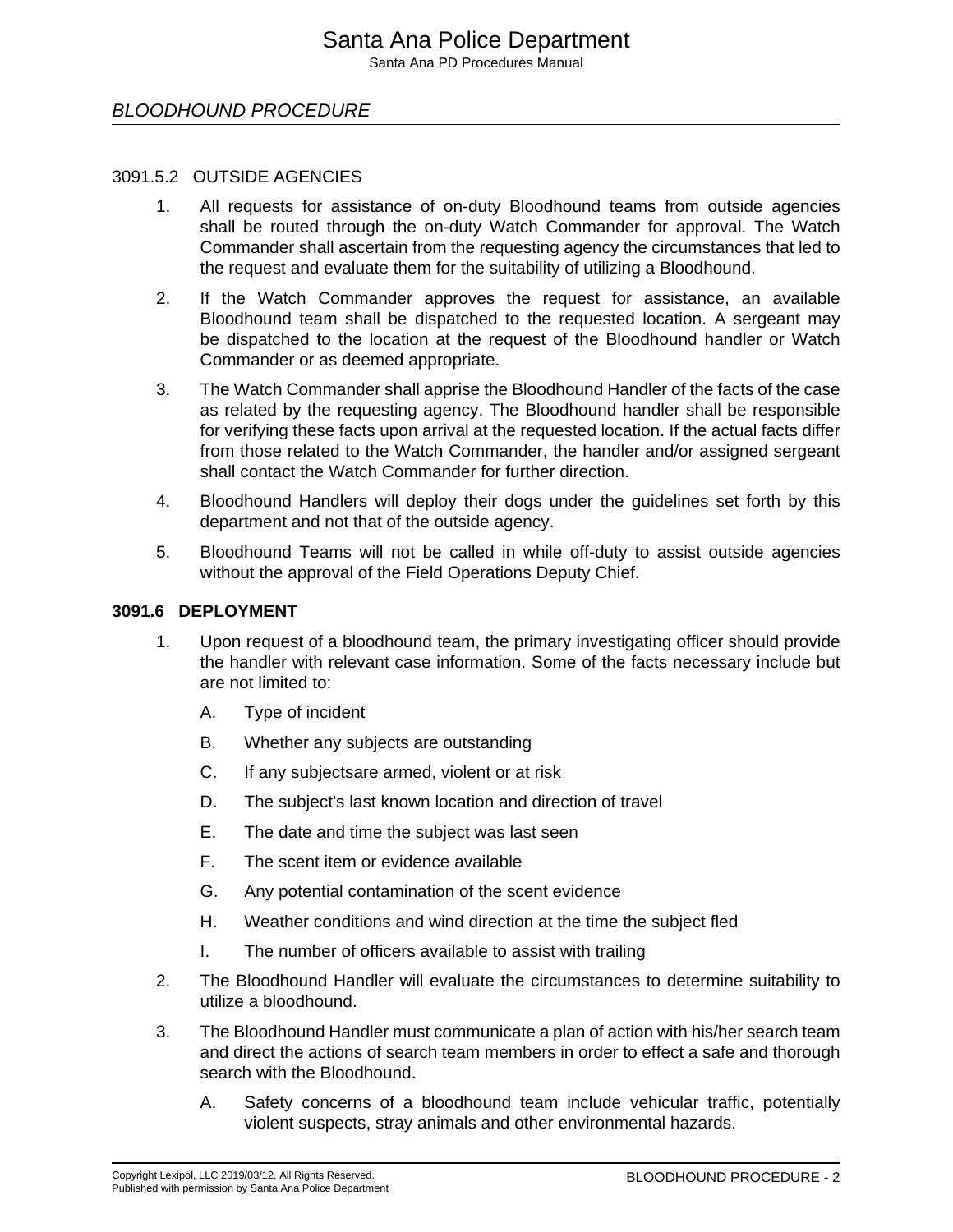- 4. If a criminal suspect is being sought, a minimum of three officers will be used to assist the Bloodhound Handler with search team operations unless circumstances are such that this is impractical or unsafe.
	- A. The search team should include cover officers and an arrest team
- 5. Bloodhound tracking often requires intense physical movement and maneuvering, as such, search teams should be selected accordingly.

### **3091.7 PUBLIC RELATIONS**

- 1. All requests for public relations activities shall be reviewed and approved by the Canine Sergeant.
- 2. All personnel assigned to public relations duties shall prepare themselves, their dogs and all equipment in such a manner as to present a professional image.
- 3. Bloodhound Handlers will take into consideration the capabilities and limitations of the individual dogs in conducting public relations demonstrations.

#### **3091.8 EQUIPMENT RESPONSIBILITIES**

- 1. Bloodhound Handlers are responsible for the care and condition of all equipment issued to them.
- 2. Assigned vehicles are to be kept clean and in good operating condition.
- 3. Bloodhound Handlers will wear authorized police uniforms and duty weapons whenever operating assigned police vehicles.
- 4. While off-duty, assigned vehicles will be kept in a secured garage at the Handlers' residence.
- 5. Assigned vehicles shall not be used for personal use.
- 6. Bloodhound Handlers shall monitor their police radios whenever driving their assigned vehicles.
- 7. All requests for equipment shall be approved by the Canine Sergeant prior to being purchased.
- 8. Assigned vehicles should be equipped with a spare tire when traveling outside the local area.
- 9. All weapons and sensitive equipment shall be removed from the vehicle and properly secured when the vehicle is left unattended or when leaving the unit for service or repair.
- 10. Officers shall not make any modifications, remove equipment from, or add equipment to Department owned vehicles without written authorization from the Canine Sergeant.
- 11. While on-duty, bloodhounds shall be kept within the rear portion of the police vehicle or in the Department Kennels when not under the Handler's immediate control.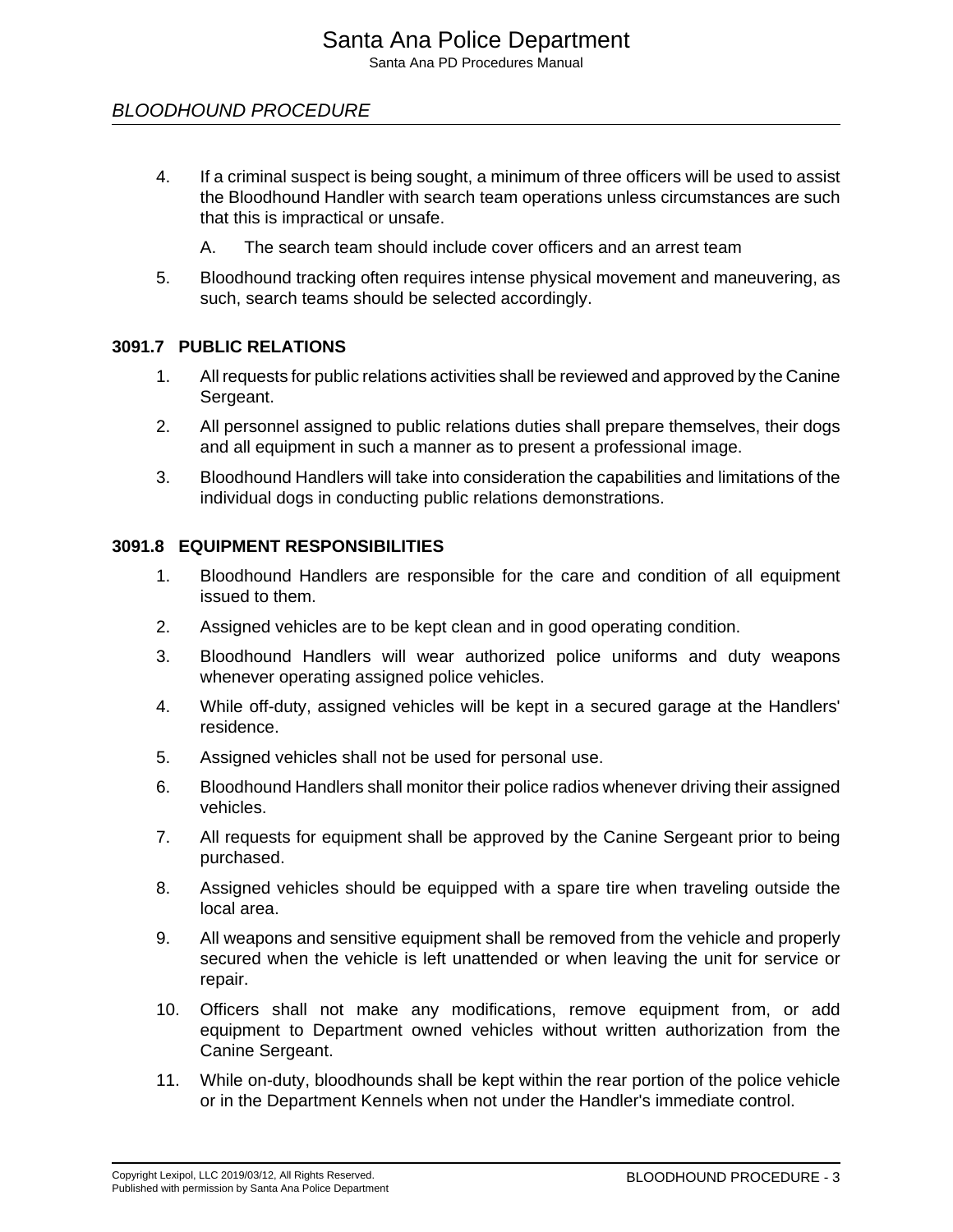12. Handlers shall clean up after their bloodhounds at all times and dispose of waste in an appropriate manner and in an appropriate receptacle. This includes all private and public areas.

## **3091.9 DOG CARE/MEDICAL ATTENTION**

- 1. It shall be the responsibility of the Bloodhound Handler to keep his/her dog in such physical condition that the dog is able to perform the duties expected of a police bloodhound.
- 2. Any indication that the dog is not in good physical condition shall be immediately reported to the Canine Sergeant.
- 3. All veterinary care, not of an emergency nature, shall be cleared by the Canine Sergeant and should be scheduled for on duty hours, if possible.
- 4. In the event emergency veterinary services are required, the Handler will notify the Canine Sergeant as soon as practical.
- 5. Dogs will be fed their daily meal at the completion of their tours of duty; or in the event this is impractical, the Handler should feed at a time, which will allow the maximum period possible preceding their tour of duty.
- 6. Dogs will be groomed daily and are to be thoroughly examined by their handlers. (Such examinations will include eyes, ears mouth, nostrils, feet and general body condition.)

### **3091.10 CANINE TRANSFER OF OWNERSHIP/RETIREMENT**

When it becomes necessary to retire a bloodhound for any reason, the following guidelines will be followed:

- 1. The Bloodhound shall be deemed surplus equipment. The ownership of the dog shall be transferred to the last Handler, provided he/she wishes to keep the dog by Resolution to the City Council
- 2. In the event the last Handler declines to accept the dog, it may be placed with the previous Handler or another qualified dog handler/trainer from another agency or other qualified individual. If no one wishes to adopt the Bloodhound, it may be euthanized with the approval of the Chief of Police.
- 3. A contract releasing the City of all liability must be signed by the Chief of Police and the officer taking possession of the dog.

## **3091.11 DEPARTMENT KENNELS**

- 1. Kennels at the Santa Ana Police Department are available for police dogs to be housed on a temporary basis.
- 2. Handlers will be responsible for the cleanliness of the kennel after each use.
- 3. On-duty officers will be responsible for the daily feeding of police dogs and the cleaning of kennels when dogs are housed at the Santa Ana Police Department for any significant period of time. The Canine Sergeant will coordinate this procedure.